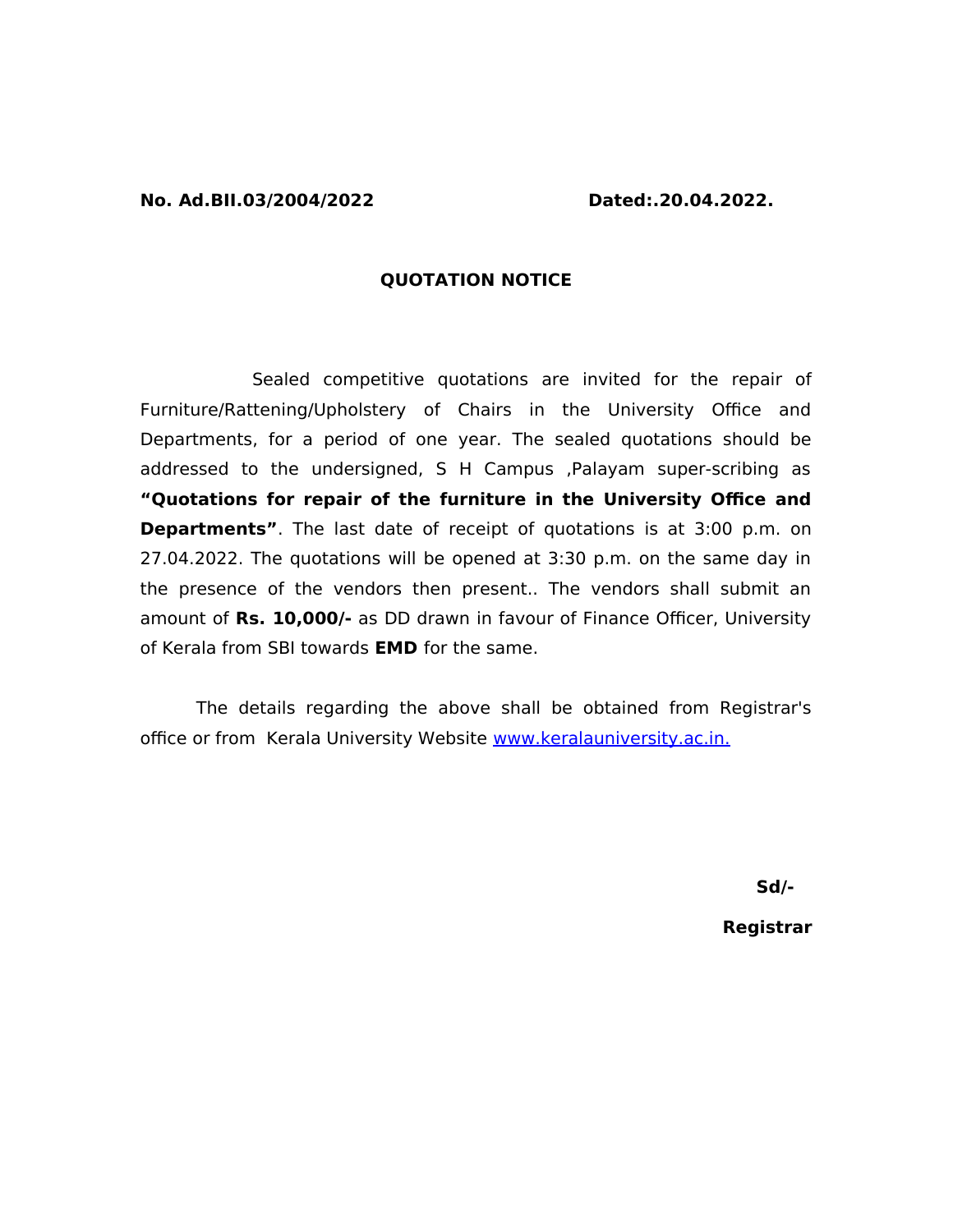## **QUOTATION NOTICE**

Sealed quotations are invited for Repair of Furniture/Rattening/Upholstery of chairs in the University Office and Departments as detailed below:

| <b>Items</b>        |                                                                | Qty     | Rate | Items              |                                                                            | Qty   | Rate |  |  |
|---------------------|----------------------------------------------------------------|---------|------|--------------------|----------------------------------------------------------------------------|-------|------|--|--|
| <b>WOODEN CHAIR</b> |                                                                |         | 15   | Polishing          |                                                                            |       |      |  |  |
| $\mathbf{1}$        | Repair of chair by<br>replacing legs including<br>cost of wood | 1 No:   |      |                    | <b>DINING TABLE</b>                                                        |       |      |  |  |
|                     |                                                                | 2 No:   |      | 16                 | Replacing plywood top<br>with new plywood mica<br>(including cost of wood) |       |      |  |  |
|                     |                                                                | 3 No:   |      |                    |                                                                            |       |      |  |  |
|                     |                                                                | 4 No:   |      |                    |                                                                            |       |      |  |  |
| $\overline{2}$      | Arm Rest                                                       | $1$ No: |      | 17 <sub>1</sub>    | <b>Replacing Frame</b>                                                     |       |      |  |  |
|                     |                                                                | 2 No:   |      | 18                 | Replacing legs.                                                            | 1 No: |      |  |  |
| 3                   | Seat Frame                                                     | 1 No:   |      | 19                 | Polishing                                                                  |       |      |  |  |
|                     |                                                                | 2 No:   |      |                    | <b>STEEL ALMIRAH</b>                                                       |       |      |  |  |
|                     |                                                                | 3 No:   |      | 20                 | Replacement of lock                                                        |       |      |  |  |
|                     |                                                                | 4 No:   |      | 21                 | Replacement of Drawer                                                      |       |      |  |  |
| 4                   | Polishing                                                      | $1$ No: |      | 22                 | Replacement of Rack                                                        |       |      |  |  |
| <b>WOODEN TABLE</b> |                                                                |         |      | 23                 | Replacement of Stand                                                       |       |      |  |  |
| 5                   | Repairing table by<br>replacing legs including<br>cost of wood | 1 No:   |      | 24                 | Replacement of door handle                                                 |       |      |  |  |
|                     |                                                                | 2 No:   |      | 25                 | Painting of Almirah                                                        |       |      |  |  |
|                     |                                                                | 3 No:   |      | 26                 | Replacement of Doors                                                       |       |      |  |  |
| 4 No:               |                                                                |         |      | <b>STEEL CHAIR</b> |                                                                            |       |      |  |  |
| 6                   | Top                                                            |         |      | 27                 | Replacement of Hand rest                                                   |       |      |  |  |
| 7                   | Frame                                                          |         |      | 28                 | Fabrication of Hand rest and<br>replacement                                |       |      |  |  |
| 8                   | <b>Drawer</b>                                                  |         |      |                    |                                                                            |       |      |  |  |
| 9                   | Repair of lock                                                 |         |      | 29                 | Joining broken frame by<br>welding                                         |       |      |  |  |
| 10                  | Polishing                                                      |         |      |                    |                                                                            |       |      |  |  |
| <b>COT</b>          |                                                                |         |      | 30                 | Fabrication of new seat frame<br>in wood                                   |       |      |  |  |
| 11                  | Repairing cot by<br>replacing ply wood top                     |         |      | 31                 | Fabrication of new back rest<br>frame in wood                              |       |      |  |  |
| 12                  | Repairing cot by<br>replacing side frame                       |         |      | 32                 | Painting of Chair                                                          |       |      |  |  |
|                     | 13 Repairing cot by<br>replacing legs                          |         |      | 33                 | Writing board                                                              |       |      |  |  |
| 14                  | Replacing lengthwise plank of<br>the cot                       |         |      | 34                 | Replacement of legs                                                        |       |      |  |  |
| 35                  | Replacement of                                                 |         |      |                    | <b>RATTENING OF CHAIRS(INCLUDING</b>                                       |       |      |  |  |